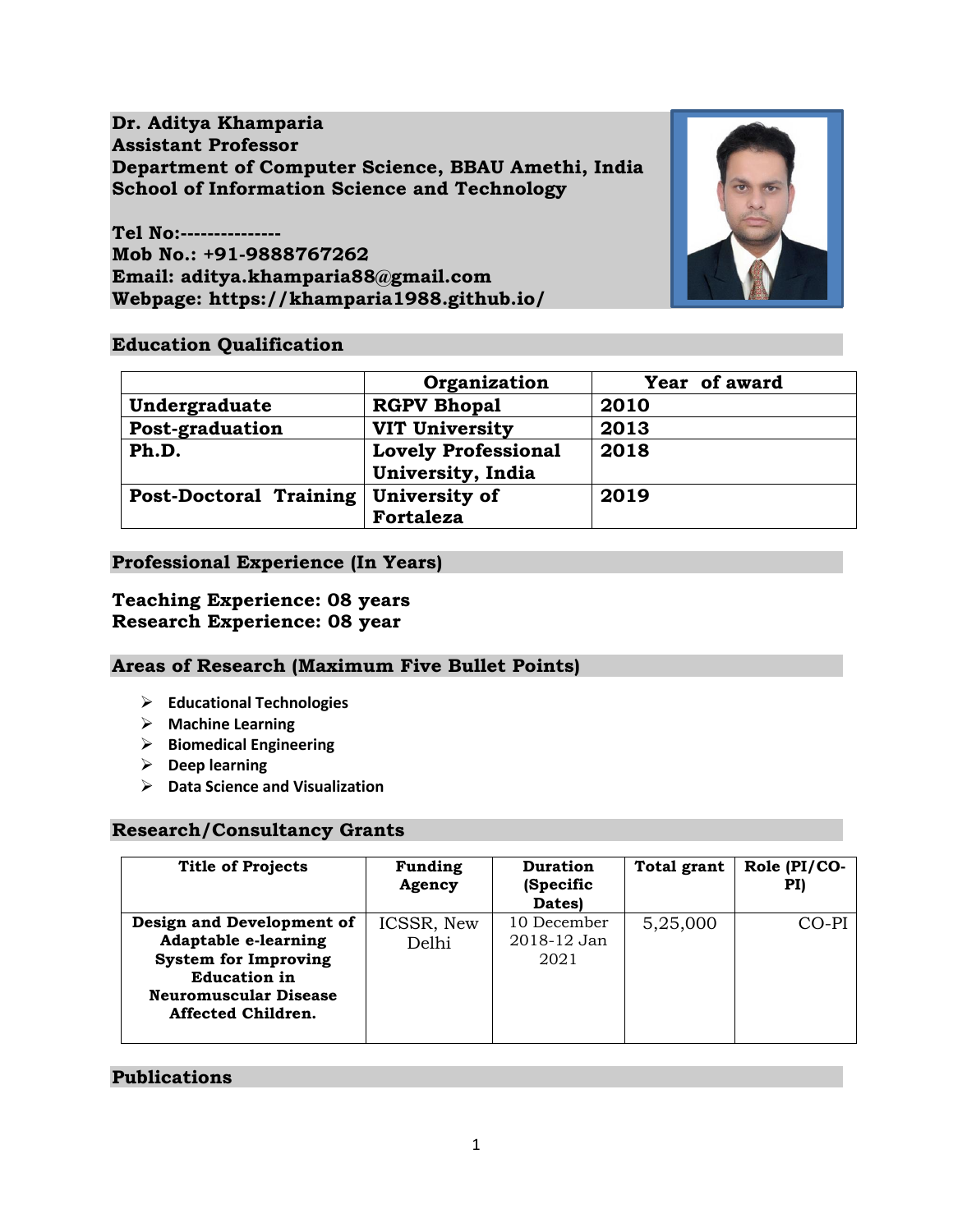# **International**

• Aditya Khamparia, Deepak Gupta, Joel JPC Rodrigues, Victor Hugo C de Albuquerque.: "DCAVN: Cervical cancer prediction and classification using deep convolutional and variational autoencoder network". In: Multimedia Tools and Applications (Springer, SCIE, IF  $=2.69$ ), DOI: https://doi.org/10.1007/s11042-020-09607-w, pp. 1-17, 2020.

• Aditya Khamparia, Deepak Gupta, Victor Hugo C de Albuquerque, Arun Kumar Sangaiah, Rutvij H. Jhaveri: "Internet of health things driven deep learning system for detection and classification of cervical cells using transfer learning". In: Journal of Supercomputing (Springer, SCIE, IF=2.25), DOI: 10.1007/s11227-020-03159-4, 2020.

• Aditya Khamparia\*, Babita Pandey, Devendra K Pandey, Deepak Gupta, Ashish Khanna, Victor Hugo C. de Albuquerque: "Comparison of RSM, ANN and Fuzzy logic for extraction of Oleonolic acid from Ocimum Sanctum". In: Computers in Industry (Elsevier, SCIE, IF=4.76), Vol. 117, May 2020, 103200, DOI: https://doi.org/10.1016/j.compind.2020.103200, 2020.

• Rajkamal Kaur, Lalit Kumar Singh, Aditya Khamparia, "Modeling uncertainty of instrument and control system of nuclear power plant". In: Annals of Nuclear Energy (Elsevier, SCIE, IF=1.6), Vol. 139, 107207, pp. 1-19, 2020.

• Aditya Khamparia\*, Prakash Kumar Singh, Poonam Rani, Debabrata Samanta, Ashish Khanna, Bharat Bhushan.: An internet of health things‐driven deep learning framework for detection and classification of skin cancer using transfer learning, Transactions on Emerging Telecommunications Technologies (2020), Wiley: e3963 (Wiley, SCI, IF = 1.8).

• Praveen Bhanodia, Aditya Khamparia, Babita Pandey.: Supervised Shift k-Means Based Machine Learning Approach for Link Prediction Using Inherent Structural Properties of Large Online Social Network, Computational Intelligence (2020), Wiley, DOI: 10.1111/COIN.12372 (Wiley, SCI, IF=1.2).

• Amritpal Singh, Aditya Khamparia.: A hybrid whale optimization-differential evolution and genetic algorithm-based approach to solve unit commitment scheduling problem: WODEGA, Sustainable Computing: Informatics and System,(Elsevier, SCI-E: 2.72), Vol. 28, pp. 100442, 2020.

• Aditya Khamparia\*, Sagar Pande, Deepak Gupta, Ashish Khanna, Arun Kumar Sangaiah: "Multi level framework for Anamoly detection in Social Networking". In Library Hi-Tech (EMERALD, SCIE, IF=1.2), DOI: 10.1108/LHT-01-2019-0023, 2020.

• Utkarsh Agrawal, Jatin Sharma, Rahul Singh, Deepak Gupta, Ashish Khanna, Aditya Khamparia.: "Hybrid Wolf-Bat algorithm for optimization of connection weights in multi-layer perceptron". In: ACM Transactions on Multimedia Computing Communications and Applications (ACM Transactions, IF= 2.25), DOI: https://doi.org/10.1145/3350532, 2020.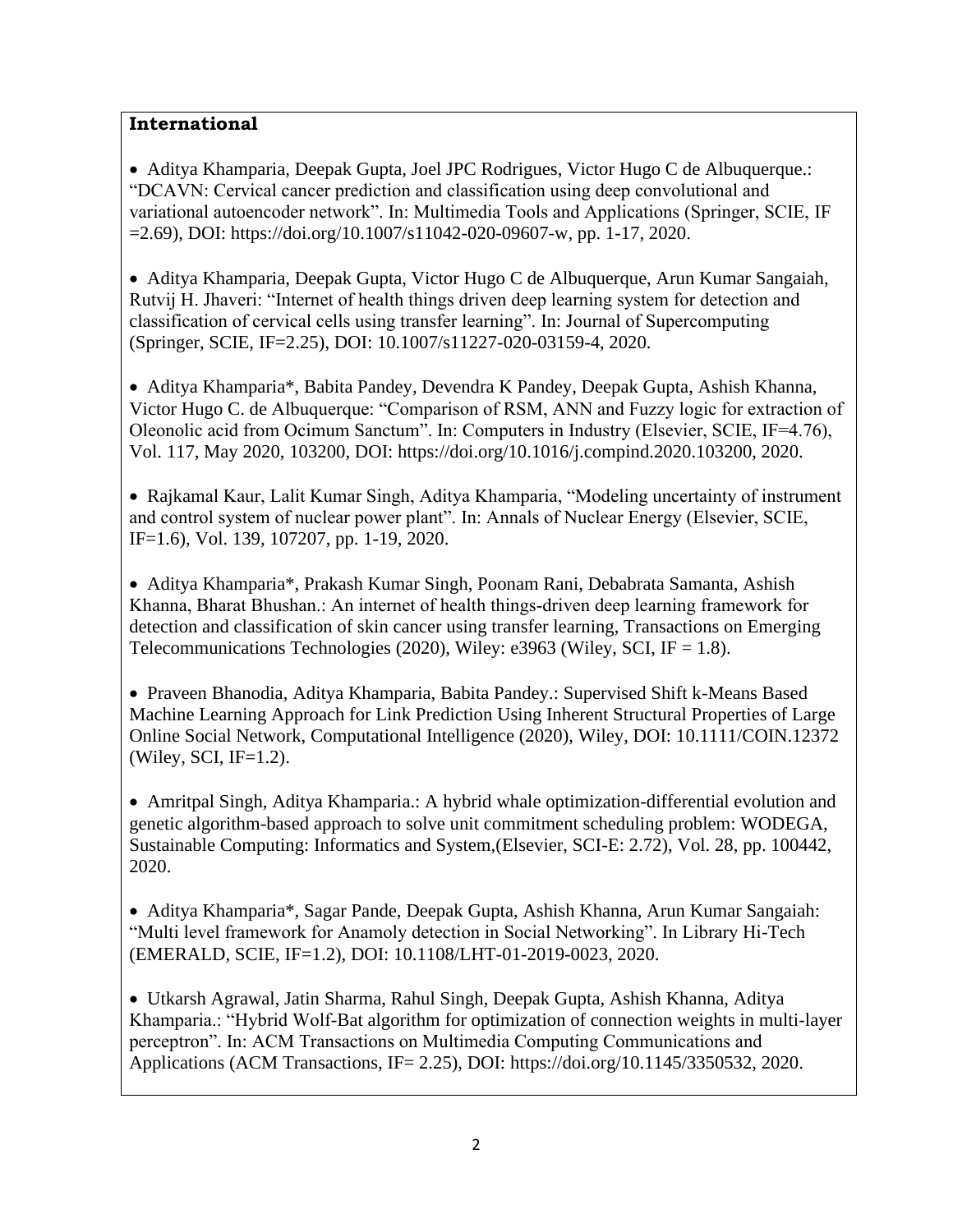• Utkarsh Agrawal, Jatin Sharma, Rahul Singh, Deepak Gupta, Ashish Khanna, Aditya Khamparia.: "Hybrid Wolf-Bat algorithm for optimization of connection weights in multi-layer perceptron". In: ACM Transactions on Multimedia Computing Communications and Applications (ACM Transactions, IF= 2.25), DOI: https://doi.org/10.1145/3350532, 2020.

• Vikash Chouhan, Sanjay Kumar Singh, Aditya Khamparia, Deepak Gupta, Prayag Tiwari, Catarina Moreira, Robertas Damaševičius, Victor H.C. de Albuquerque, "A Novel Transfer Learning Based Approach for Pneumonia Detection in Chest X-Ray Images", 2020, Applied Sciences (MDPI), 10(2), 559, SCI (IF 2.21).

• Rahul Malik, Aditya Khamparia, Sahil Garg, Deepak Gupta, Bong Jun Choi, M Shamim Hossain.: Reversible data hiding and smart multimedia computing using big data in remote sensing systems, (IEEE Access, SCIE, IF:3.06), Vol. 8, pp. 153546-153560, 2020

• Bharat Bhushan, Aditya Khamparia, K Martin Sagayam, Sudhir Kumar Sharma, Mohd Abdul Ahad, Narayan C Debnath.: Blockchain for smart cities: A review of architectures, integration trends and future research directions, Sustainable cities and society (Elsevier, SCI-E, IF: 5.67), Vol. 61, pp. 102360, 2020.

• Aditya Khamparia, Gurinder Saini, Deepak Gupta, Ashish Khanna, Shrasti Tiwari, Victor Hugo C. de Albuquerque, "Seasonal Crops Disease Prediction and Classification using Deep Convolutional Encoder Network", Circuits System and Signal Processing, 2019, https://doi.org/10.1007/s00034-019-01041-0, SCIE (IF 1.99).

• Aditya Khamparia, Babita Pandey, Deepak Gupta, Joel J P C Rodrigues, Ashish Khanna, Prayag Tiwari, "Investigating the importance of psychological and environmental factors for improving learner's performance using Hidden Markov Model", IEEE Access, Vol. 7 (1), pp. 21559-21571, 2019, SCIE (IF 4.09).

• Aditya Khamparia, Babita Pandey, Deepak Gupta, Joel J P C Rodrigues, Ashish Khanna, Prayag Tiwari, "Investigating the importance of psychological and environmental factors for improving learner's performance using Hidden Markov Model", IEEE Access, Vol. 7 (1), pp. 21559-21571, 2019, SCIE (IF 4.09).

• Praveen Bhanodia, Babita Pandey, Devendra Kr Pandey, Aditya Khamparia, "A Comprehensive Survey of Link Prediction in Social Networks: Techniques, Parameters and Challenges", Expert System with Applications, Vol. 124, pp. 164-18, 2019, SCI (IF 4.29).

• Aditya Khamparia, Karan M Singh.: "A Systematic Survey on Deep Learning Architectures and Applications", Expert System, https://doi.org/10.1111/exsy.12400, Wiley, SCIE (IF 1.5), 2019.

• Aditya Khamparia, Babita Pandey, Ashish Luhach, Aman Singh, Devendra K Pandey.: "Classification and Identification of Primitive Kharif Crops using Supervised Deep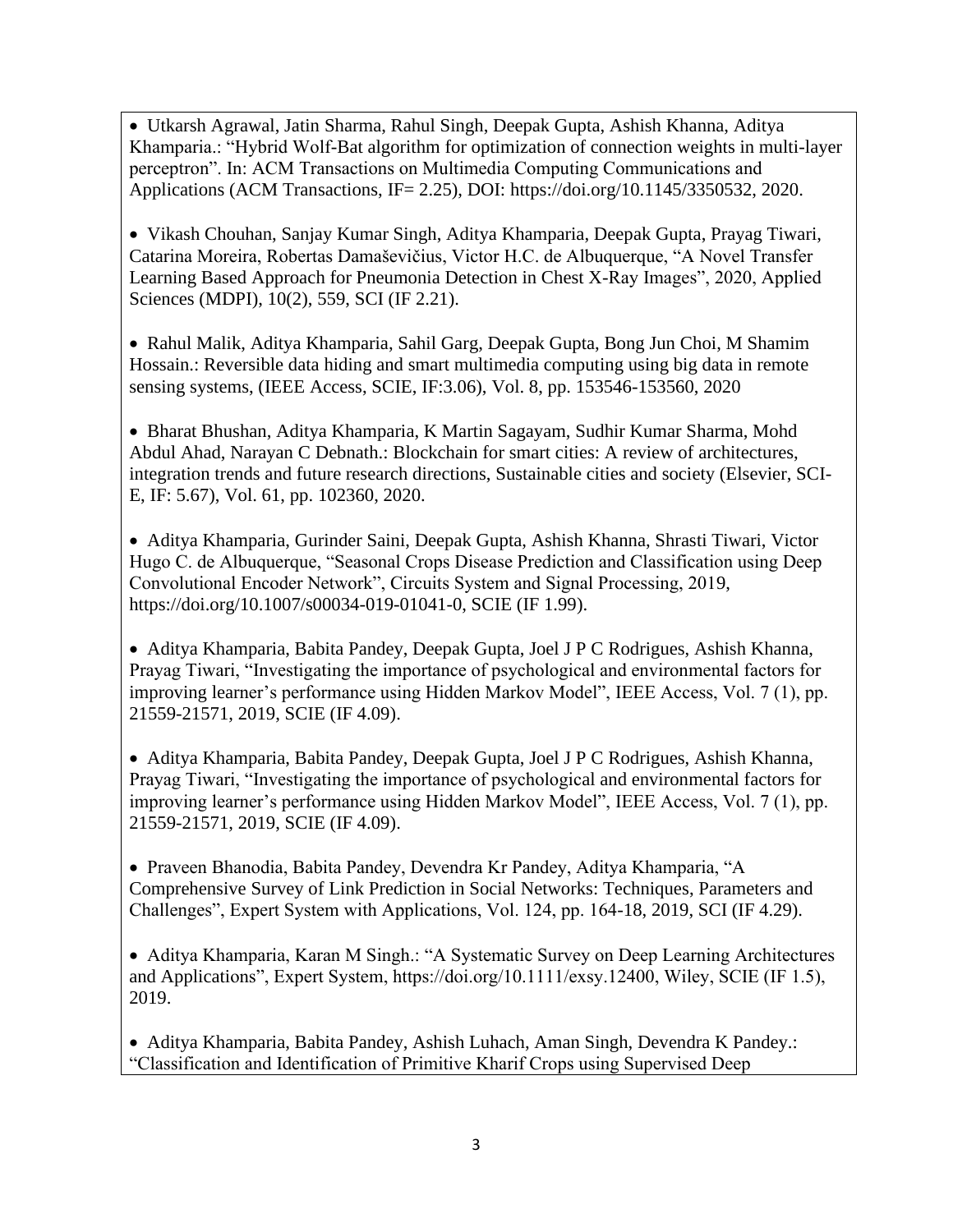Convolutional Networks". In: Sustainable Computing: Informatics and Computing (ELSEVIER, SCIE, IF = 1.8), https://doi.org/10.1016/j.suscom.2019.07.003, 2019.

• Aditya Khamparia, Gurinder Saini, Babita Pandey, Shrasti Tiwari, Deepak Gupta, Ashish Khanna.: "KDSAE: Chronic kidney disease classification with multimedia data learning using deep stacked autoencoder network". In: Multimedia Tools and Applications (SPRINGER, SCIE, IF=2.01), https://doi.org/10.1007/s11042-019-07839-z, 2019.

• Aditya Khamparia, Babita Pandey, Shrasti Tiwari, Deepak Gupta, Ashish Khanna, Joel J.P.C Rodrigues, "An integrated Hybrid CNN-RNN model for visual description and generation of captions". In: Circuit Systems and Signal Processing (Springer, SCIE, IF=1.99), DOI: https://doi.org/10.1007/s00034-019-01306-8, 2019.

• Aditya Khamparia, Aman Singh, Divya Anand, Deepak Gupta, Ashish Khanna, Arun Kumar N, Joseph Tan, "A Novel deep learning based multi-model ensemble methods for prediction of neuromuscular disorders", Neural Computing and Applications, 2018, https://doi.org/10.1007/s00521-018-3896-0, SCIE (IF 4.6).

• Aditya Khamparia and Babita Pandey, "Effects of Visual Map Embedded Approach on Students Learning Performance using Briggs-Myers Learning Style in Word Puzzle Gaming Course", Computers and Electrical Engineering, 5 Jan 2018 Online DOI: 10.1016/j.compeleceng.2017.12.041. (IF = 2.1) Elsevier (SCI indexed).

# **Book Chapters**

1. Aditya Khamparia, Babita Pandey.: Book Chapter on Impact of Interactive Multimedia in E-Learning Technologies: Role ofMultimedia in E-Learning.In: Enhancing Academic Research with Knowledge Management Principles,Idea Group Publisher (IGI Global), USA. Online Doi: 10.4018/978-1-5225-2489- 2.ch007,(2017). (API 6).

2.Rubina Chaudhary, Aditya Khamparia.:Prediciton of Bus Arrival time using Intelligent Computing methods. In: Pervasive Computing: A Networking Perspective and Future Directions,Springer, Accepted,(2018).

3.Naman Gupta, Rishabh Jain, Deepak Gupta, Ashish Khanna, Aditya Khamparia, Modified ant lion optimization algorithm for improved diagnosis of thyroid disease, Cognitive Informatics and Soft Computing, 599-610, Springer, 2020.

4.Utkarsh Shrivastav, Sanjay Kumar Singh, Aditya Khamparia, A Nobel Approach to Detect Edge in Digital Image Using Fuzzy Logic, In: Sustainable Technologies for Computational Intelligence, 63-74, Springer, 2020.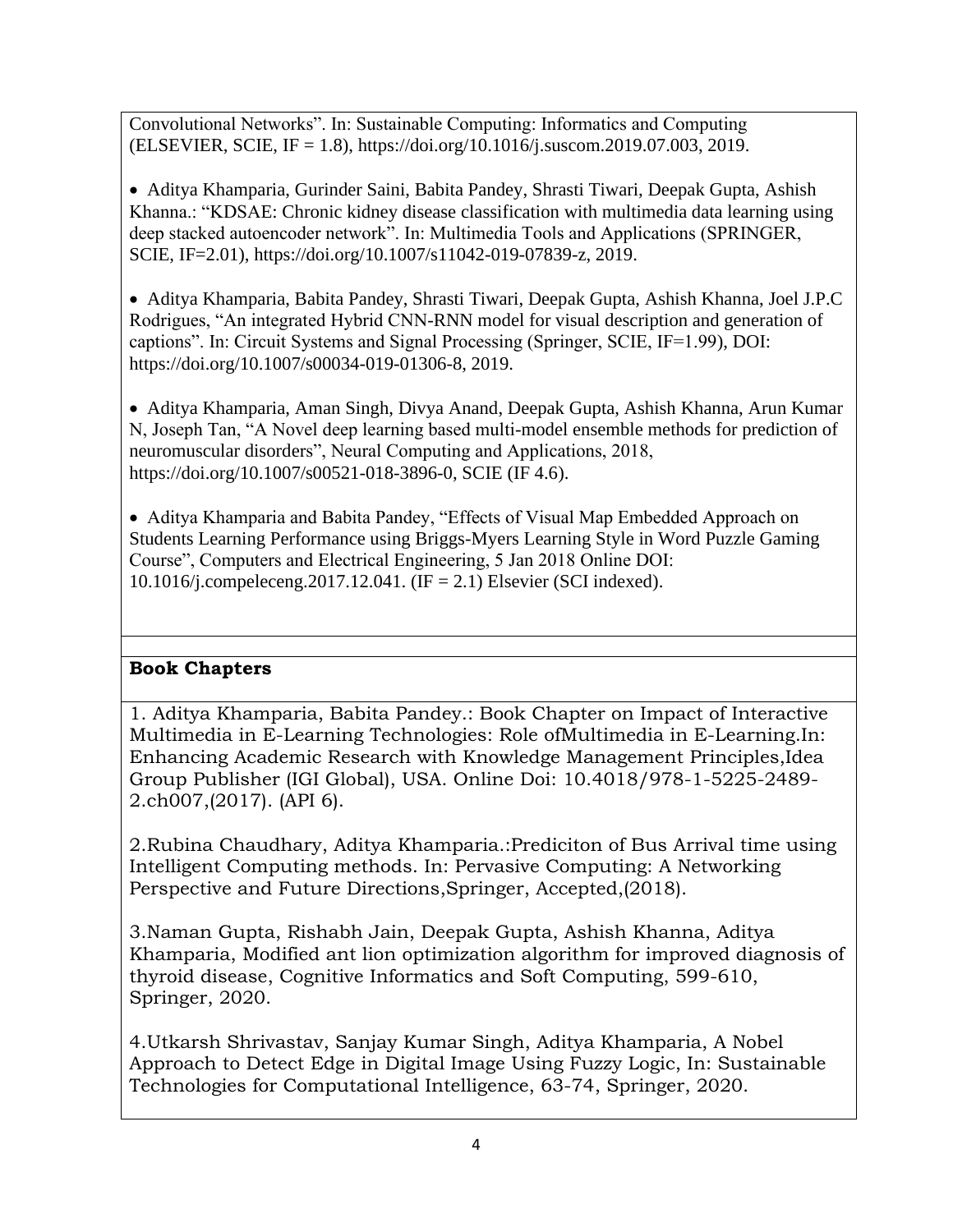5.Gurinder Saini, Aditya Khamparia, Ashish Kumar Luhach. Classification of Plants Using Convolutional Neural Network, In: Sustainable Technologies for Computational Intelligence, 551-561, Springer, 2020.

6.Amritpal Singh, Aditya Khamparia, Ashish KrLuhach. Performance comparison of Apache Hadoop and Apache Spark, In: Proceedings of the Third International Conference on Advanced Informatics for Computing Research, 1- 5, Springer, 2019.

7.Praveen Kumar Bhanodia, Aditya Khamparia, Babita Pandey, Shaligram Prajapat. Online social network analysis, In: Hidden Link Prediction in Stochastic Social Networks, pages 50-63, IGI Global, USA, 2019.

8.Praveen Kumar Bhanodia, Kamal Kumar Sethi, Aditya Khamparia, Babita Pandey, Shaligram Prajapat. Similarity-Based Indices or Metrics for Link Prediction, In: Hidden Link Prediction in Stochastic Social Networks, pages 1- 29, IGI Global, USA, 2019.

9.Aditya Khamparia, Babita Pandey. An Adaptive Java Tutorials Using HMM-Based Approach, In: Smart Innovations in Communication and Computational Sciences, pages 101-111, Springer, USA, 2019.

# **Authored Books**

## NA

# **Edited Books**

- 1. Aditya Khamparia, Babita Pandey, "Hidden Link Prediction in Stochastic Social Networks", IGI Global, USA, Pages 281, ISBN: 9781522590965, DOI: 10.4018/978-1-5225-9096-5, 2018.
- 2. Aboul Ella Hassanien, Aditya Khamparia, Deepak Gupta, K. Shankar, Adam Slowik(Eds), "Cognitive Internet of Medical Things for Smart Healthcare: Services andApplications", published by Springer's Studies in Systems, Decision and Control.[ISBN:978-3-030-55832-1], 2020.
- 3. Aditya Khamparia, Ashish Khanna, Bao Le Nguyen, Nhu Gia Nguyen, "Recent Advances in Nature Inspired Optimization Algorithms, Techniques and Biomedical Applications", to be published by De-Gruyter, Germany [In Press]
- 4. Deepak Gupta, Aditya Khamparia(Eds), "Emerging trends and role of Fog, Edge andPervasive Computing in Intelligent IoT driven applications", published by IEEEPress (Scopus Indexed) [ISBN: 978- 111-96-7007-0], 2020.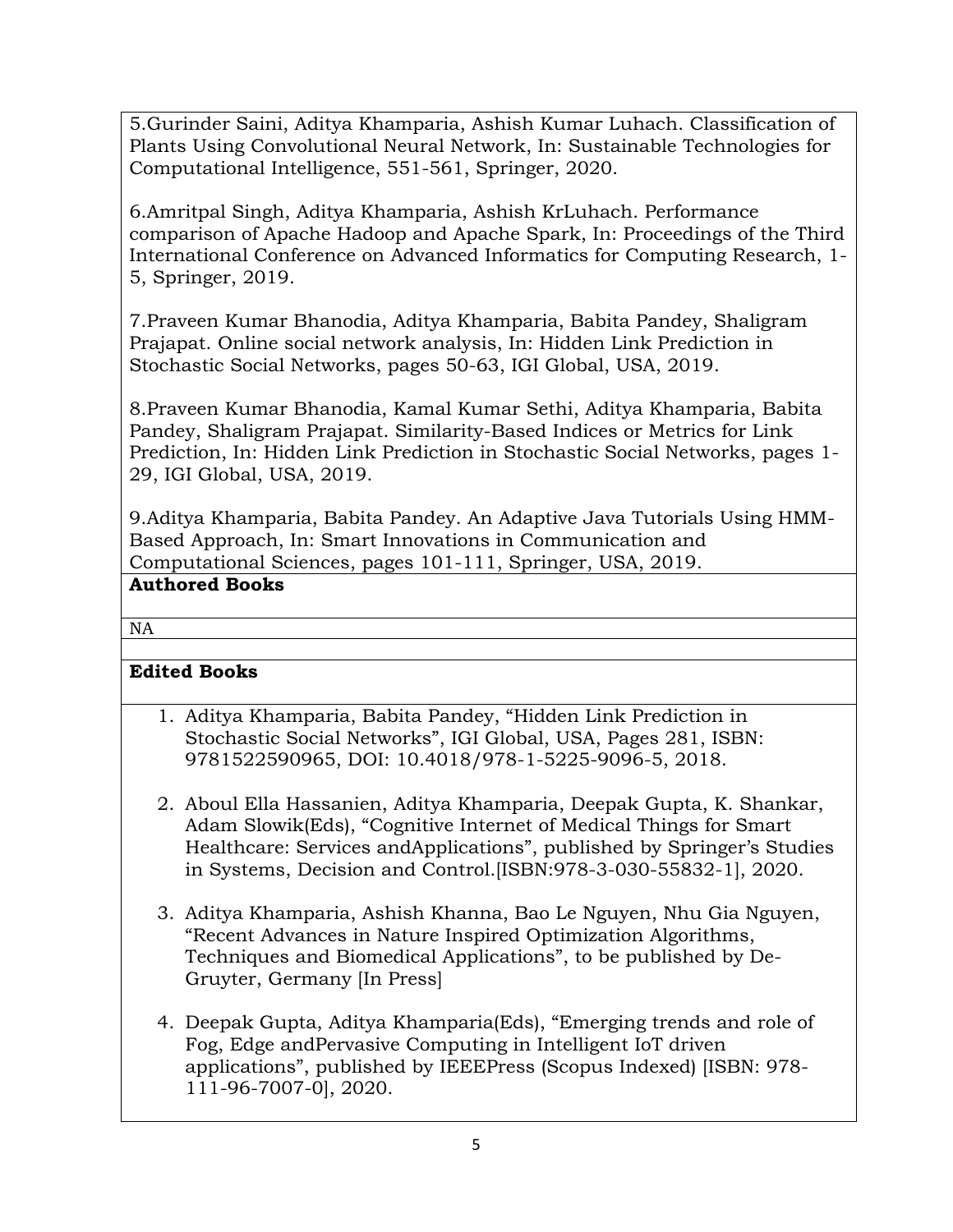- 5. Deepak Gupta, Aditya Khamparia, Ashish Khanna, Oscar Castillo (Eds), "Advances inSoft Computational Data Research and Fuzzy Systems", published by Springer's Studies in Fuzziness and Soft Computing, 2021. [Published]
- 6. Aditya Khamparia, Rubaiyat Mondal, Prajoy Podder, Victor Hugo C de Albuquerque, Bharat Bhushan, Sachin Kumar, "Computational Intelligence for Managing Pandemics: Experiences from COVID-19", to be published by De-Gruyter, Germany [In Press]

## **Patents**

|                  | Inventors                  | Title and Award/Application no.                                                                                              |
|------------------|----------------------------|------------------------------------------------------------------------------------------------------------------------------|
| <b>Awarded</b>   | NA                         | NA                                                                                                                           |
| <b>Published</b> | Aditya Khamparia<br>et al. | Intelligent Blind Assisting Closet"having Patent<br>No.IN201811016365.                                                       |
|                  | Aditya Khamparia<br>et al. | Intelligent Deep Well Rescue System using<br>Ultrasonic Sensors" having Patent No.<br>IN20194048191.                         |
|                  | Aditya Khamparia<br>et al. | System and Method Remotely Monitor and<br>analyze the Progress of aConstruction Project"<br>having Patent No. IN202021004060 |
| <b>Filed</b>     | ΝA                         | ΝA                                                                                                                           |

### **Research Supervision**

|                      | Completed | Ongoing |
|----------------------|-----------|---------|
| PG/M.Phil            |           |         |
| Ph.D                 |           |         |
| <b>Post-Doctoral</b> |           |         |

## **Honors, Recognition and Awards**

\* Best paper award, International multi track conference on science, engineering and technical Innovations, 3-4 June, 2014, CT Group of institutions, Jalandhar, Panjab, India.

Best Researcher Award worth Rs 25,000/-2015-16,Lovely professional University

➢Best Researcher Award worth Rs 30,000/-2016-17, Lovely professional University

 $\blacktriangleright$ Best Researcher Award worth Rs 10,000/-2017-18, Lovely professional University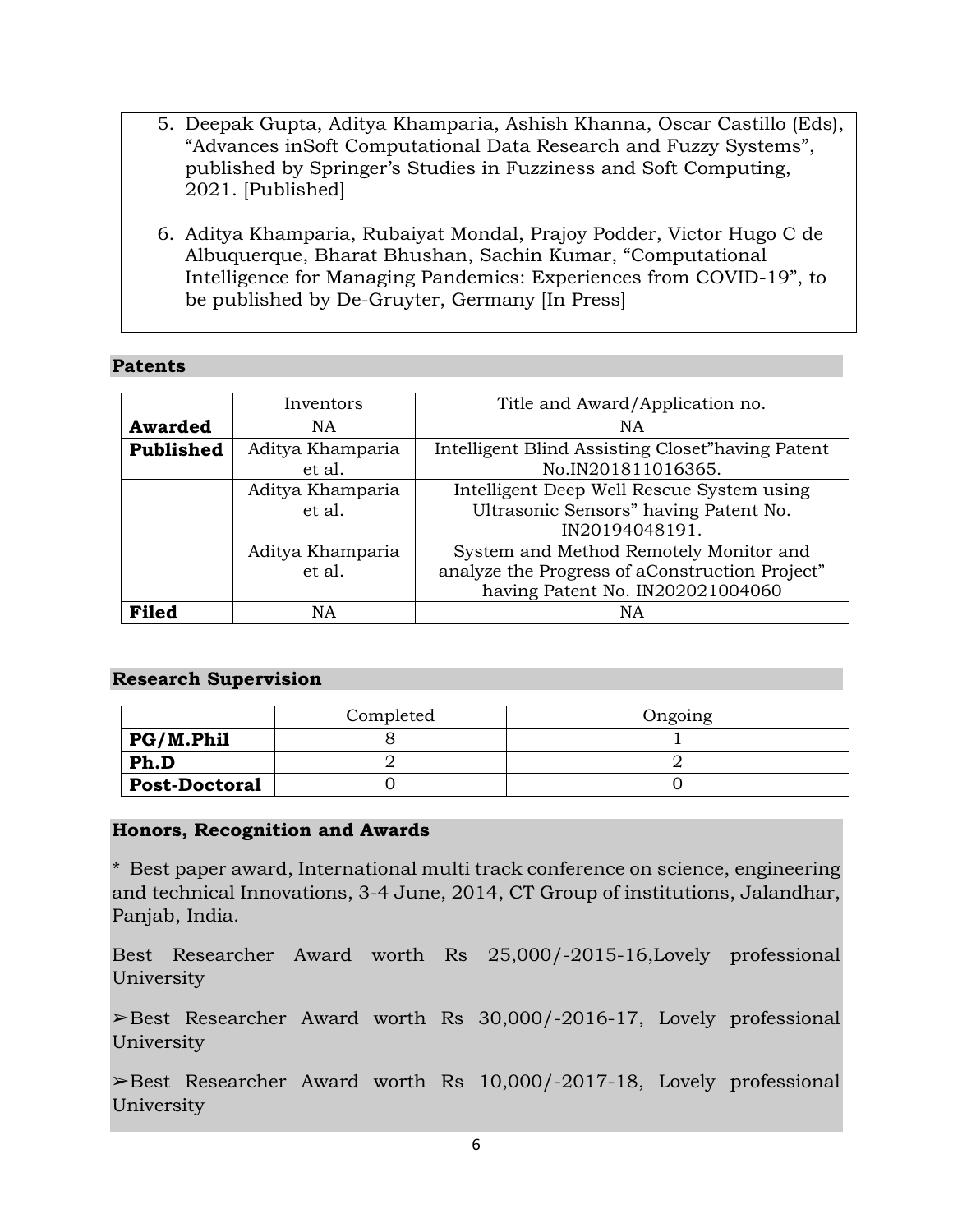➢Best Researcher Excellence Award worth Rs 50,000/-2018-19, Lovely professional University

➢Honorary Editor of ICSES Transactions on Image Processing and Pattern Recognition(ITIPPR).

➢Special Issue Editor: Recent Advancement in Information Science andTechnology, SCOPUS, Bentham Science Publisher,RecentPatents on Computer Science.

➢Special IssueEditor: SmartSensorsforSustainable Internet of Everything(IoE), SCOPUS, Bentham Science Publisher, Recent trends in Engineering.

➢Guest Editor, Special Issue on "Bio-Inspired Optimization Techniques forBioMedical Data Analysis" in International Journal of Innovative Computing andApplications (IJICA), Inderscience, Indexed in Scopus.

➢Guest Editor, Special Issue on "Knowledge Management and Data Representationin Network Sciences" in International Journal of Electronic Business (IJEB),Inderscience, Indexed in Scopus.

➢Guest Editor, Special Issue on "Emerging Advancements Using ComputationalIntelligence Paradigm for Cyber Physical Systems" in Journal of Cyber-PhysicalSystems, Taylor & Francis, Indexed in Scopus.

➢Guest Editor, Special Issue on "Computational Advances in Healthcare Solutions" inInternationalJournal of Computer Applications in Technology (IJCAT), Inderscience,Indexed in Scopus, ESCI.

➢Guest Editor, special issue on "Emerging Digitalization Technologies and FutureTrends for Intelligent Transportation Systems" in International Journal of VehicleInformation and Communication Systems (IJVICS), Inderscience, Indexed in Scopus.

➢Organizing Secretaryfor ICICCR 2020at Punjab Institute of Technology, PIT Rajpura, MRSPTU,Bathinda, Punjab, India

➢Publicity Chair for Springer 4th International Conference on InnovativeComputing and Communication being held at Shaheed Sukhdev College of BusinessStudies, University of Delhi, New Delhi on 20-21st February 2020.

➢Publicity ChairSpringer 1st International Conference on Data Analytics and Management(ICDAM) being held at Warsaw, Poland in association with Jan Wyzylowski University,Poland & B.M. Institute of Engineering & Technology, Haryana, India on 18-19th June2020.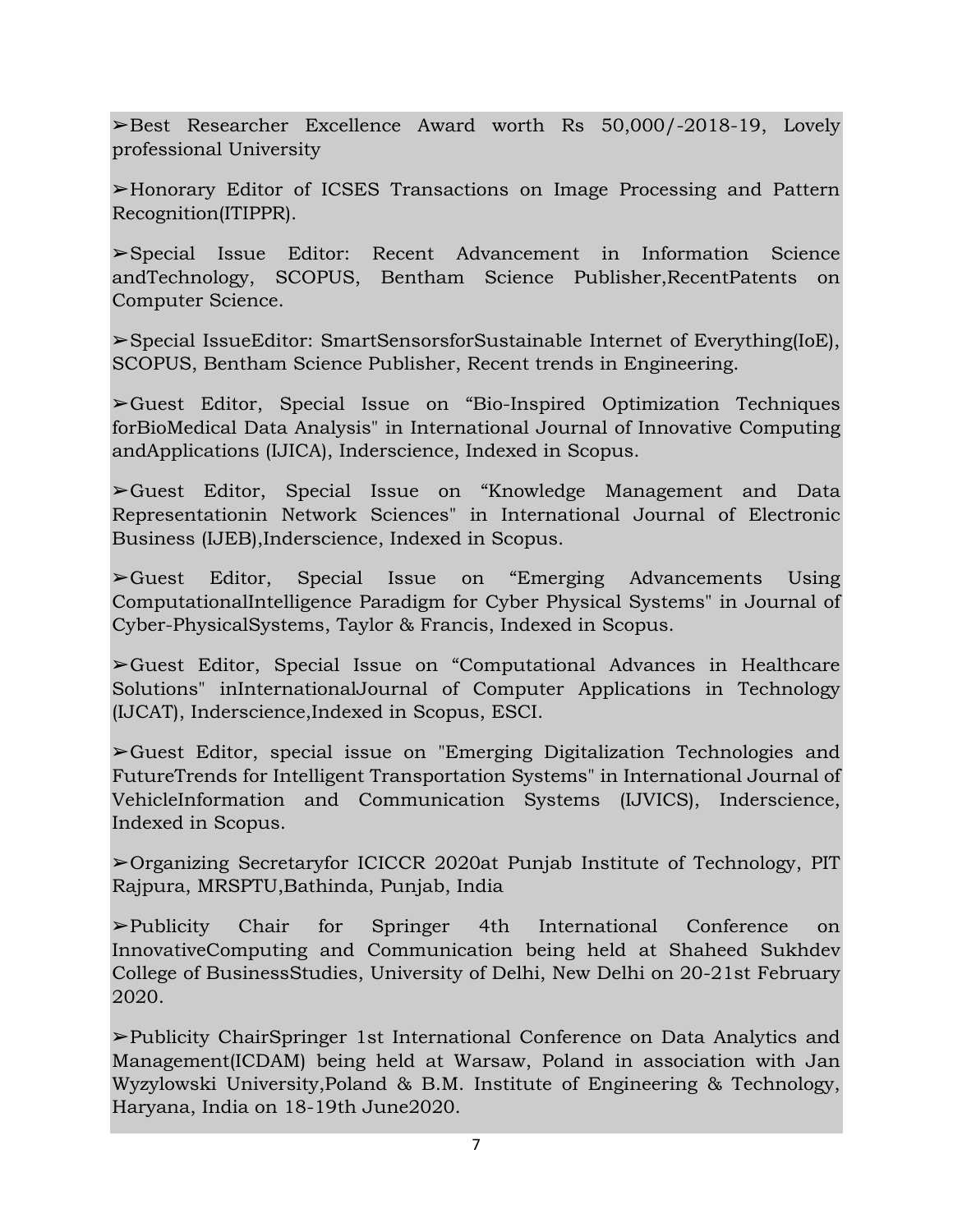➢Publication Chair of Springer 2nd International Conference on Innovative Computing andCommunication at Technical University of Ostrava, Czech Republic being held on 21-22nd March 2019.

## **Membership of Professional Bodies**

- ➢ Life Membership of ISTE
- ➢ ACM Member
- ➢ ISCA Member
- ➢ IET

## **Seminar/Conference/Symposia /Workshops Organised**

- ➢ **Organizer and Convener of IOP Indo-Turkey International Conference on International Conference on Computational Intelligence and Data Analytics, Online Mode held on 24th October 2020.**
- ➢ **Convener of 1st International Research Conference on Intelligent Communication and Computational Research at PIT Rajpura, Punjab held on 03rd Feb 2019.**

# **Countries Visited**

\* **Brazil**

\*

# \*

# **Invited Lectures/Talks/Chair/Co-Chair in Seminar/Conference/Symposia /Workshops**

➢ EQIP-III sponsored Workshop on "Machine Learning: Practical Approach for beginners" at Global Group, Jammu, India. Topic: Overview of Python Basics

Aug. 04-10, 2019

➢ FDP on Artificial Intelligence and Machine learning using Python at Lovely Professional University, India. Topic: Introduction to Python and its basics

Feb. 20, 2020

- ➢ FDP on Artificial Intelligence & Data Analytics using MATLAB at Cambridge School, Punjab, India. Topic: Overview of MATLAB Basics
- June. 20-21, 2020
- ➢ National Workshop on "Machine Learning and IOT" at JIMS Engineering Management Technical Campus, Gr. Noida, India. Topic: Particle Swarm Optimization and its applications Nov. 05, 2019